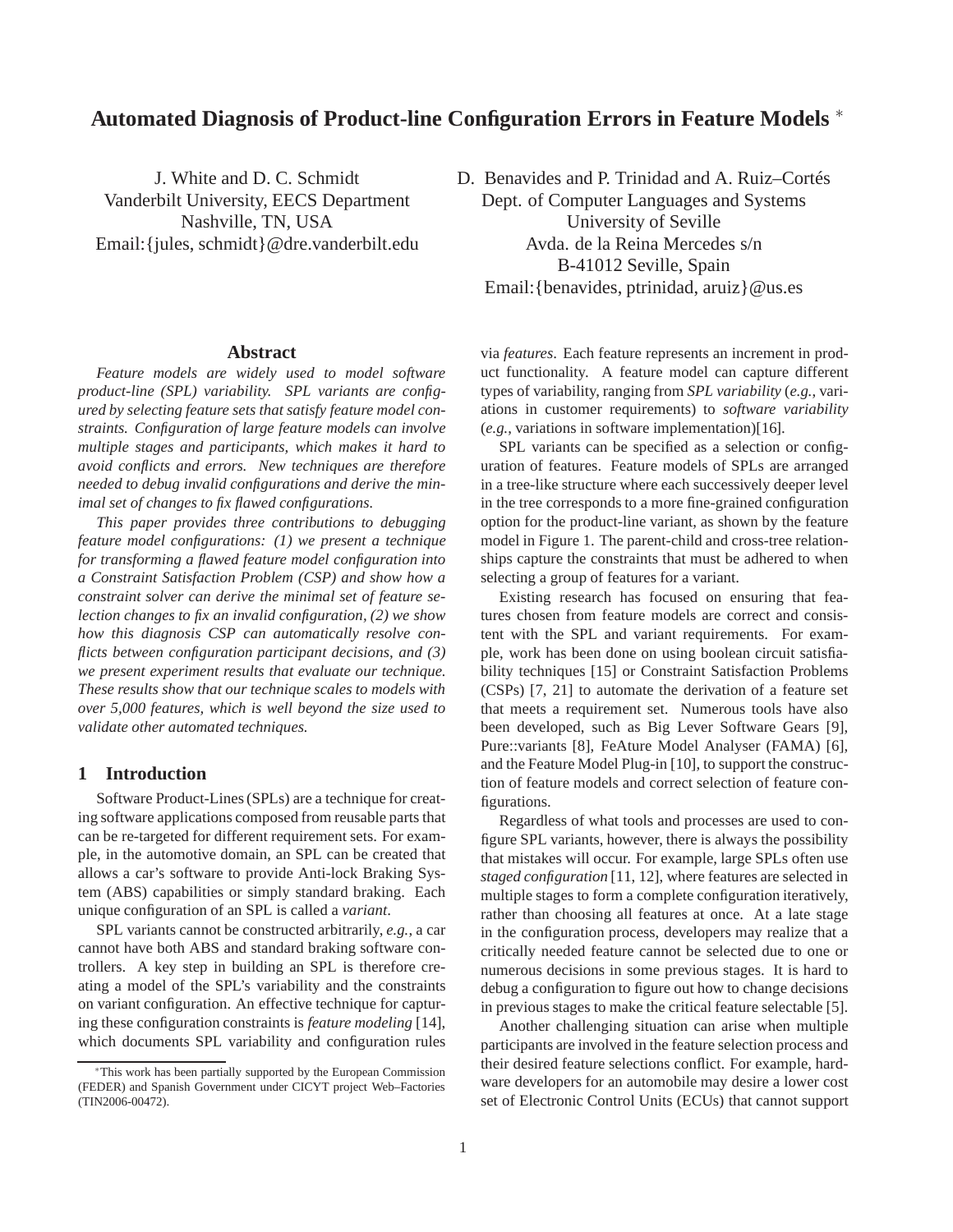the features needed by the software developer's embedded controller code. In these situations, methods are needed to evaluate and debug conflicts between participants. Methods are also needed to recommend modifications to the participants feature selections to make them compatible.

Although prior research has shown how to identify flawed configurations [4, 15], conventional debugging mechanisms cannot pinpoint configuration errors and identifying corrective actions. More specifically, techniques are lacking that can take an arbitrary flawed configuration and produce the minimal set of feature selections and deselections to bring the configuration to a valid state. This paper focuses on addressing these gaps in existing research.

**Solution overview and contributions.** Our approach to debugging feature model configurations transforms an invalid feature model configuration into a Constraint Satisfaction Problem (CSP) [20] and then uses a constraint solver to derive the minimal set of feature selection modifications that will bring the configuration to a valid state. We call this constraint-based diagnostic approach, *Configuration Understanding and REmedy (CURE)*. This paper shows how CURE provides the following contributions to work on debugging errors in feature model configurations:

- 1. We provide a CSP-based diagnostic technique, inspired by [19] that can pinpoint conflicts and constraint violations in feature models
- 2. We show how CURE can remedy a configuration error by automatically deriving the minimal set of features to select and deselect
- 3. We provide mechanisms for using CURE to costoptimally mediate conflicting configuration participant feature selection desires
- 4. We show how CURE allows stakeholders to debug a configuration error or conflict from different viewpoints
- 5. We provide empirical results showing that CURE is scalable enough to support industrial SPL feature models containing over 5,000 features.

The remainder of the paper is organized as follows: Section 2 describes the challenges of diagnosing configuration errors and conflicts in SPLs; Section 3 presents the CURE CSP-based technique for diagnosing configuration errors and conflicts; Section 4 shows how CURE can be extended to support conflict mediation, multi-viewpoint debugging, and faster diagnosis times; Section 5 presents empirical results demonstrating the ability of CURE to scale to feature models with thousands of features; Section 6 compares CURE with related research; and Section 7 presents concluding remarks.

## **2 Challenges of Debugging Feature Model Configurations**

This section evaluates different challenges that arise in realistic configuration scenarios; Section 3 describes our solutions to these challenges.

## 2.1 Challenge 1: Staged Configuration Errors

Staged configuration is a configuration process whereby developers iteratively select features to reduce the variability in a feature model until a variant is constructed. Czarnecki et al. [11, 12] use the context of software supply chains for embedded software in automobiles to demonstrate the need for staged configuration. In the first stage, software vendors provide software components that can be provided in different configurations to actuate brakes, control infotainment systems, etc. In the second stage, hardware vendors of the Electronic Control Units (ECUs) that the software runs on must provide ECUs with the correct features and configuration to support the software components selected in the first stage.

The challenge with staged configuration is that feature selection decisions made at some point in time *T* have ramifications on the decisions made at all points in time  $T' > T$ . For example, it is possible for software vendors to choose a set of software component features for which there are no valid ECU configurations in the second configuration stage. Identifying the fewest number of configuration modifications to remedy the error is hard because there can be significant distance between *T* and *T* ′ .

This challenge also appears in larger models, such as those for software to control the automation of continuous casting in steel manufacture [17]. In large-scale models, configuration mimics staged configuration since developers cannot immediately understand the ramifications of their current decisions. At some later decision point, critical features that developers need may no longer be selectable due to some previous choice. Again, it is hard to identify the minimal set of configuration decisions to reverse in this scenario. Section 3 describes how CURE addresses this challenge.

#### 2.2 Challenge 2: Mediating Conflicts

In many situations the desired features and needs of multiple stakeholders involved in configuring an SPL variant may conflict. For example, when configuring automotive systems, software developers may want a series of software component configurations that cannot be supported by the ECU configurations proposed by the hardware developers. To each party, their individual needs are critical and finding the middle ground to integrate the two is hard.

Another conflict scenario arises when configuration decisions made for an SPL variant must be reconciled with constraints of the legacy environment in which it will run. For example, when configuring automotive software for next year's car model, a variant may initially be configured to provide the most desired customer features, such as digital infotainment. New model cars are rarely complete redesigns, however, so developers must determine out how to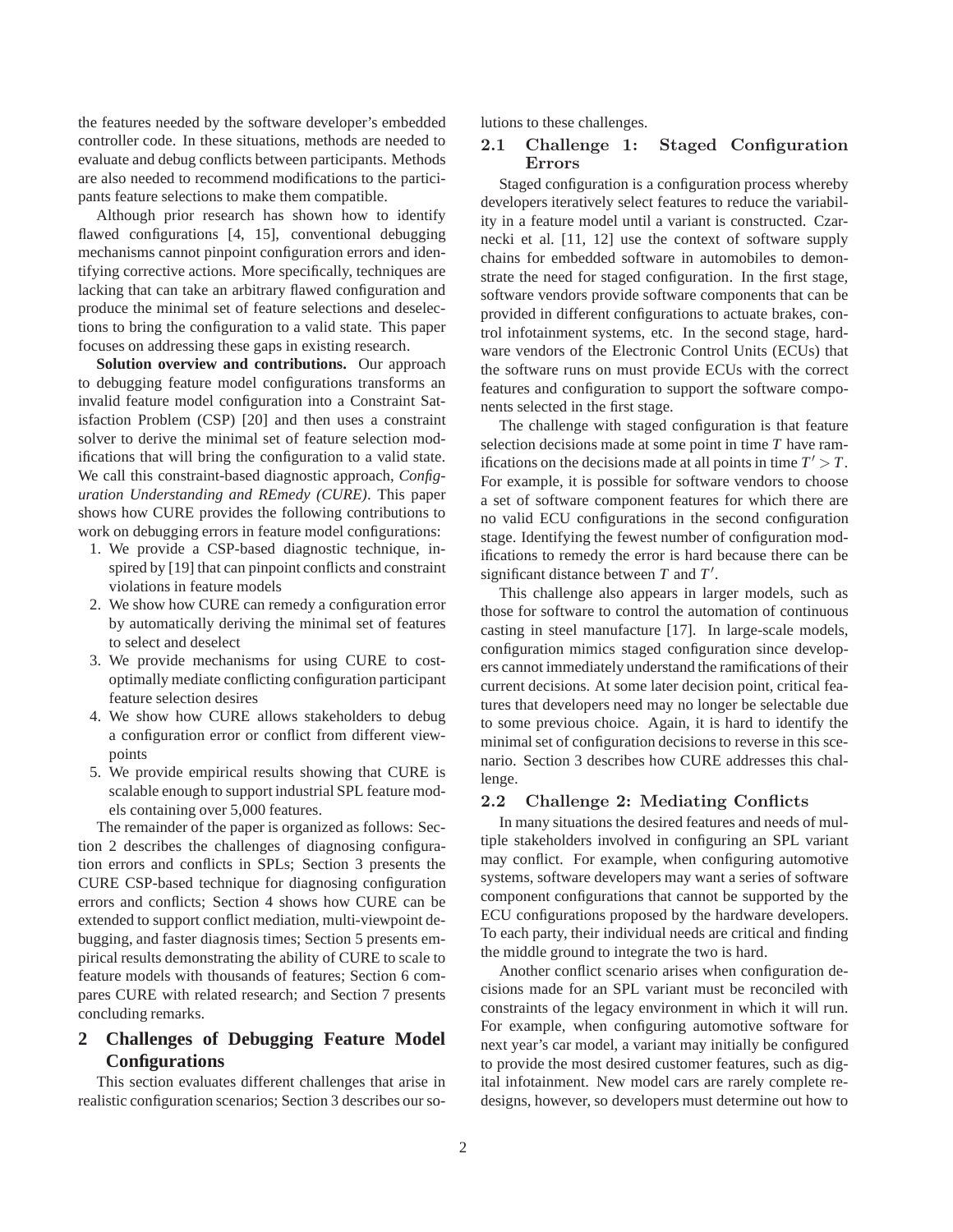run new software configurations on existing ECU configurations from previous models. If the new software configuration is not compatible with the legacy ECU configuration, developers must derive the lowest cost set of modifications to either the new software or the legacy ECU configuration. Section 4.3 describes how CURE addresses this challenge by diagnosing the superset of the desired conflicts and leveraging an alternate CSP optimization goal.

### 2.3 Challenge 3: Viewpoint-dependent Errors

The feature labeled as the source of an error in a feature model configuration may vary depending on the viewpoint used to debug it. In the feature model shown in Figure 1, for example, if a configuration is created that includes both *Non-ABS Controller* and *1 Mbit/s CAN Bus*, either feature can be viewed as the feature that is the source of the error. If we debug the configuration from the viewpoint that



Figure 1: Simple Feature Model for an Automobile

software trumps ECU hardware decisions, then the *1 Mbit/s CAN Bus* feature is the error. If we assume that ECU decisions precede software, however, then the *Non-ABS Controller* feature is the error.

A feature model may therefore require debugging from multiple viewpoints since diagnosing the feature that causes an error in a feature model depends on the viewpoint used to debug it. For small feature models, debugging from different viewpoints is relatively simple. When feature models contain hundreds or thousands of features, the complexity of diagnosing a configuration from multiple viewpoints increases greatly. Section 4.2 describes how CURE addresses this challenge by specifying feature selections that cannot be modified by the solver during diagnosis.

### **3 Configuration Error Diagnosis**

Our solution approach, called Configuration Understanding and REmedy (CURE), is based on creating automated SPL variant diagnosis tools. Developers can use these tools to identify the minimal set of features to select or deselect to transform an invalid configuration into a valid configuration. Moreover, depending on the input provided to CURE, a flawed configuration can be debugged from different viewpoints or conflicts between multiple stakeholder decisions in a configuration process can be mediated.

The key component of CURE is the application of a CSP-based error diagnostic technique. In prior work, Benavides et al. [7] have shown how feature models can be transformed into CSPs to automate feature selection with a constraint solver [13]. Trinidad et al. [19] subsequently described how to extend this CSP technique to identify *full mandatory features*, *void features*, and *dead feature models* using Reiter's theory of diagnosis [18]. This section presents an alternate diagnostic model for deriving the minimum set of features that should be selected or deselected to eliminate a conflict in a feature configuration.

### 3.1 Background: Feature Models and Configurations as CSPs

A CSP is a set of variables and a set of constraints over those variables. For example,  $A + B \leq 3$  is a CSP involving the integer variables *A* and *B*. The goal of a constraint solver is to find a valid *labeling* (set of variable values) that simultaneously satisfies all constraints in the CSP.  $(A = 1,$  $B = 2$ ) is thus a valid labeling of the CSP.

To build the CSP for the error diagnosis technique, we construct a set of variables, *F*, representing the features in the feature model. Each configuration of the feature model is a set of values for these variables, where a value of 1 indicates the feature is present in the configuration and a value of 0 indicates it is not present. More formally, a configuration is a labeling of *F*, such that for each variable  $f_i \subset F$ ,  $f_i = 1$  indicates that the  $i_{th}$  feature in the feature model is selected in the configuration. Correspondingly,  $f_i = 0$  implies that the feature is not selected.

Given an arbitrary configuration of a feature model as a labeling of the *F* variables, developers need the ability to ensure the correctness of the configuration. To achieve this constraint checking ability, each variable  $f_i$  is associated with one or more constraints corresponding to the configuration rules in the feature model. For example, if  $f_j$  is a required subfeature of *f<sup>i</sup>* , then the CSP would contain the constraint:  $f_i = 1 \Leftrightarrow f_j = 1$ .

Configuration rules from the feature model are captured in the constraint set *C*. For any given feature model configuration described by a labeling of *F*, the correctness of the configuration can be determined by seeing if the labeling satisfies all constraints in *C*. A more detailed description of the steps for transforming a feature model to a CSP are described in [7].

#### 3.2 Configuration Diagnostic CSP

When diagnosing configuration conflicts, developers need a list of features that should be selected or deselected to make an invalid configuration a valid configuration. The output of CURE is this list of features to select and deselect, as shown in Figure 2.

In Step 1 of Figure 2, the rules of the feature model and the current invalid configuration are transformed into a CSP. For example,  $o_1 = 1$  because the *Automobile* feature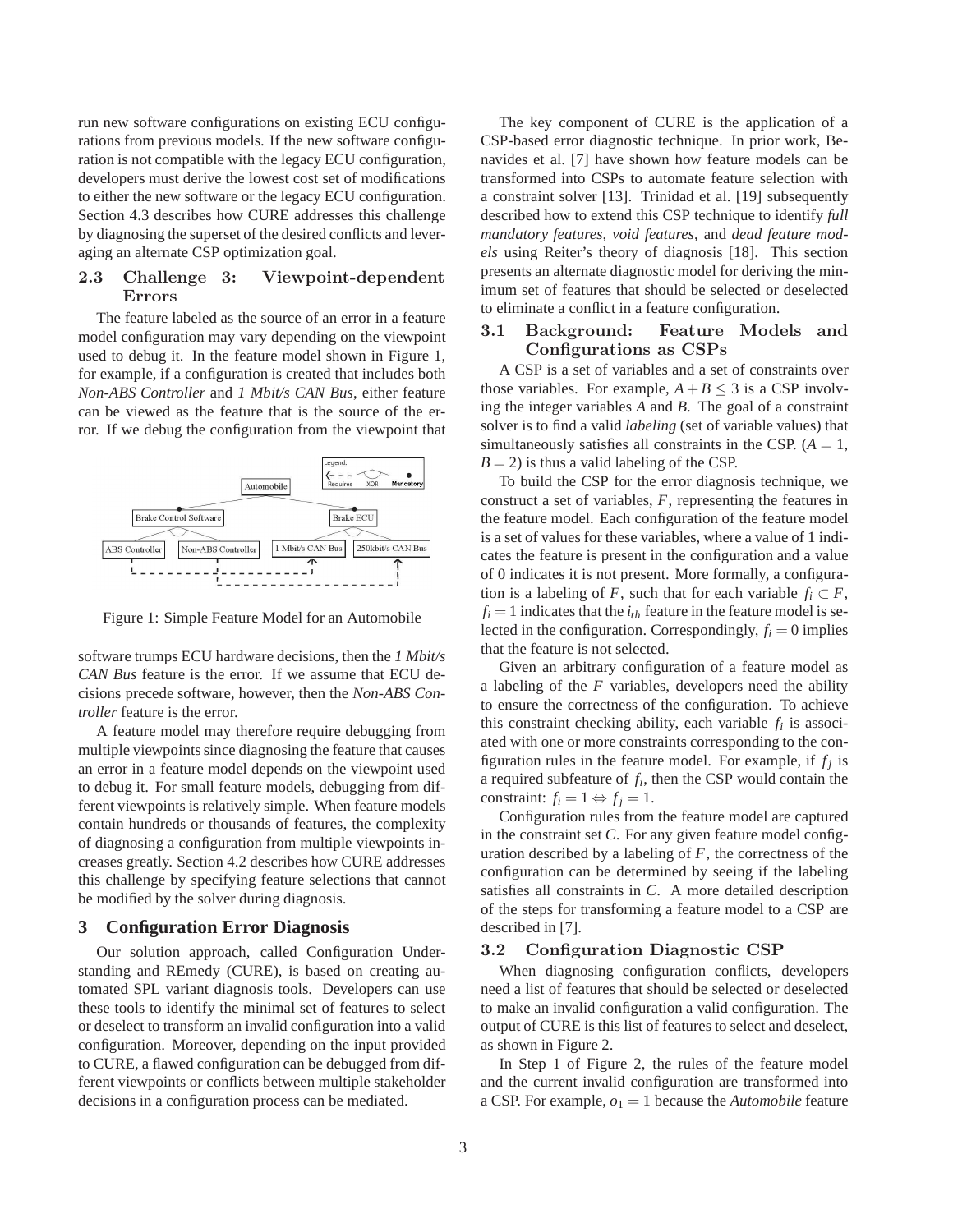

Figure 2: Diagnostic Technique Architecture for CURE

is selected in the current invalid configuration. In Step 2, the solver derives a labeling of the diagnostic CSP. Step 3 takes the output of the CSP labeling and transforms it into a series of recommendations of features to select or deselect to turn the invalid configuration into a valid configuration. Finally, in Step 4, the recommendations are applied to the invalid configuration to create a valid configuration where each variable *f<sup>i</sup>* equals 1 if the corresponding feature is selected in the new and valid configuration. For example, *f*<sup>7</sup> = 1, meaning that the *250 Kbit/s CAN Bus* is selected in the new valid configuration.

To enable the constraint solver to recommend features to select and deselect, two new sets of recommendation variables, *S* and *D*, are introduced to capture the features that need to be selected and deselected, respectively, to reach a valid configuration. For example, a value of 1 for variable *s*<sup>*i*</sup> ⊂ *S* indicates that the feature  $f_i$  should be added to the current configuration. Similarly,  $d_i = 1$  implies that the feature *f<sup>i</sup>* should be removed from the configuration.

Thus, for each feature  $f_i \subset F$ , there are variables  $s_i \subset S$ and  $d_i \subset D$ . After the diagnosis CSP is labeled, the values of *S* and *D* serve as the output recommendations to the user as to what features to add or remove from the current configuration, as shown in Table 1. This table shows the complete inputs and outputs to diagnose the invalid configuration scenario shown in Figure 2.

The next step is to allow developers to input their current configuration into the solver for diagnosis. Rather than directly setting values for the variables in *F*, developers use a special set of input variables called the *observations*, which are contained in the set of variables *O*. For each feature

| <b>Variables</b>        |                                                                                    |
|-------------------------|------------------------------------------------------------------------------------|
| Variable Expla-         | $f_i \subset F$ : feature variables for the valid                                  |
| nations                 | configuration that will be transitioned                                            |
|                         | to; $o_i \subset O$ : the features selected ( $o_i =$                              |
|                         | 1) in the current invalid configuration;                                           |
|                         | $s_i \subset S$ : features to select $(s_i = 1)$ to                                |
|                         | reach the valid configuration; $d_i \subset D$ :                                   |
|                         | features to deselect $(d_i = 1)$ to reach the                                      |
|                         | valid configuration                                                                |
| <b>Inputs</b>           |                                                                                    |
| Current Config.         | $o_1 = 1, o_2 = 1, o_3 = 0, o_4 = 1, o_5 =$                                        |
|                         | $1, o_6 = 1, o_7 = 0$                                                              |
| Model<br>Feature        | $f_1 = 1 \Leftrightarrow (f_2 = 1), \overline{f_1} = 1 \Leftrightarrow (f_5 = 1),$ |
| Rules                   | $f_2 = 1 \Rightarrow (f_3 = 1) \oplus (f_4 = 1), f_5 = 1 \Rightarrow$              |
|                         | $(f_6 = 1) \oplus (f_7 = 1), (f_6 = 1) \vee (f_7 =$                                |
|                         | $1) \Rightarrow (f_5 = 1), (f_3 = 1) \vee (f_4 = 1) \Rightarrow$                   |
|                         | $(f_2 = 1), f_3 = 1 \Rightarrow (f_6 = 1), f_4 = 1 \Rightarrow$                    |
|                         | $(f_7=1)$                                                                          |
| Diagnostic              | $(f_i \subset F   \{ (f_i = 1) \Rightarrow (o_i = 1 \oplus s_i = 1) \land$         |
| Rules                   | $(d_i = 0), (f_i = 0) \Rightarrow (o_i = 0 \oplus d_i = 1) \wedge$                 |
|                         | $(s_i = 0)$ )                                                                      |
| <b>Outputs</b>          |                                                                                    |
| Features to Se-         | $s_1 = 0, s_2 = 0, s_3 = 0, s_4 = 0, s_5 =$                                        |
| lect                    | $0, s_6 = 0, {\bf s_7} = {\bf 1}$                                                  |
| <b>Features to Des-</b> | $d_1 = 0, d_2 = 0, d_3 = 0, d_4 = 0, d_5 = 0,$                                     |
| elect                   | $d6 = 1, d7 = 0$                                                                   |
| New Valid Con-          | $f_1 = 1, f_2 = 1, f_3 = 0, f_4 = 1, f_5 =$                                        |
| fig.                    | $1, f_6 = 0, f_7 = 1$                                                              |

Table 1: Diagnostic CSP Construction

 $f_i$  present in the current flawed configuration,  $o_i = 1$ ; if  $f_i$ is not selected in the current invalid configuration,  $o_i = 0$ . Table 1 shows how observations capture the current invalid configuration provided as input to the solver. Observations can also be made for a correct configuration, in which case CURE will state that no changes are needed. The rest of this paper assumes that the observations represent an invalid configuration.

To diagnose the CSP, we want to find an alternate but valid configuration of the feature model and suggest a series of changes to the current invalid configuration to reach the valid configuration. A valid configuration is a labeling of the variables in  $F$  (a configuration) such that all of the feature model constraints are satisfied. For each variable *f<sup>i</sup>* , the value should be 1 if the feature is present in the new valid configuration that will be transitioned to. If a feature is not in the new configuration, *f<sup>i</sup>* should equal 0.

We always require  $f_1 = 1$  to ensure that the root feature is always selected. For void feature models, there will be no valid solution and the solver will respond that no solution was found. CURE could be used to detect void feature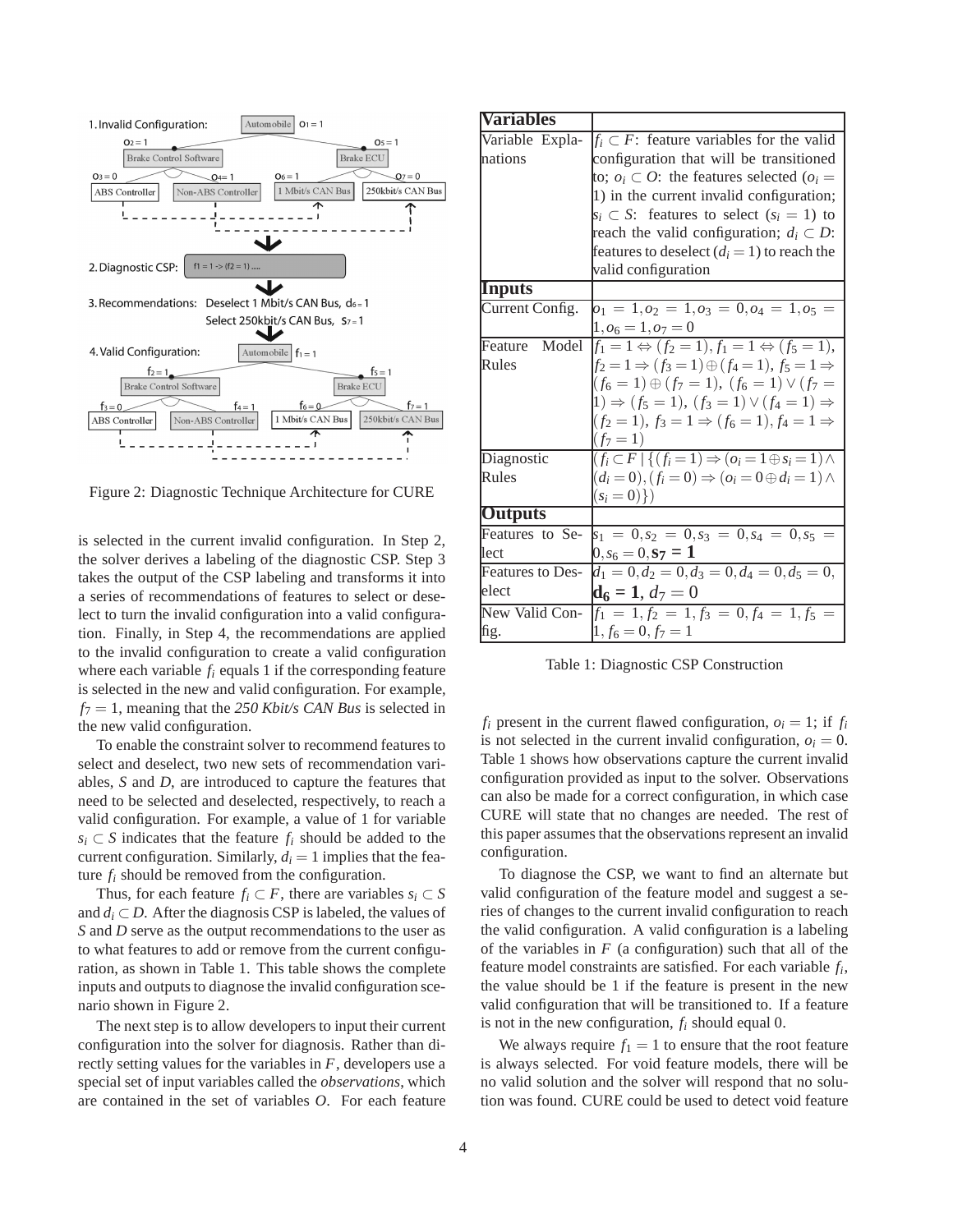models but it would be more appropriate to use a technique designed for this purpose, such as [19].

One key input to CURE is the CSP describing the set of all valid feature selections from the feature model (the Feature Model Rules in Table 1). Since these valid feature selections are described as constraints over the variables in *F*, **a valid labeling of** *F* **will always yield a valid feature selection**. Once a valid labeling of *F* is found, the goal is to determine how to modify the labeling of *O* to match the valid feature selection denoted by the labeling of *F*.

First, a constraint must be introduced to model when a feature in the current invalid configuration needs to be deselected to reach the correct configuration. If the  $i_{th}$  feature is included in the current configuration  $(o<sub>i</sub> = 1)$ , but is not in the new valid configuration  $(f_i = 0)$ , we want the solver to recommend that it be deselected  $(d<sub>i</sub> = 1)$ . For every feature, we introduce the following constraint to determine if the *ith* feature in  $O$  needs to be deselected<sup>1</sup>:

$$
(f_i = 0) \Rightarrow (o_i = 0 \oplus d_i = 1) \land (s_i = 0)
$$

If  $f_i$  is not selected in the correct configuration  $(f_i = 0)$ , then either the feature was also not selected in the current invalid configuration ( $o<sub>i</sub> = 0$ ), or the feature needs to be deselected  $(d<sub>i</sub> = 1)$ . Furthermore, if a feature is not needed in the valid configuration  $(f_i = 0)$  then clearly it should not be a recommended selection  $(s_i = 0)$ .

The solver must also recommend features to select. If the *ith* feature is selected in the correct and valid configuration  $f_i = 1$ , and not selected in the current invalid configuration  $(o<sub>i</sub> = 0)$ , then it needs to be selected  $(s<sub>i</sub> = 1)$ . For each feature, we introduce the constraint:

$$
(f_i = 1) \Rightarrow (o_i = 1 \oplus s_i = 1) \land (d_i = 0)
$$

If a feature is needed by the correct configuration  $(f_i =$ 1), then either the feature was present in the invalid configuration  $(o<sub>i</sub> = 1)$  or the feature was not present in the invalid configuration and needs to be selected  $(s<sub>i</sub> = 1)$ . Clearly, a feature should not be deselected if  $f_i = 1$  and thus  $d_i = 0$ .

The state of each feature,  $o_i$ , in the current invalid configuration is compared against the correct state of the feature, *fi* , in the valid feature configuration. The behavior of each comparison can fall into four cases:

- 1. **A feature is selected and does not need to be deselected.** If the *ith* feature is in the current invalid configuration  $(o<sub>i</sub> = 1)$ , and also in the new valid configuration  $(f<sub>i</sub> = 1)$ , no changes need be made to it  $(s<sub>i</sub> = 0, d<sub>i</sub> = 0)$
- 2. **A feature is selected and needs to be deselected.** If the *ith* feature is in the current invalid configuration  $(o<sub>i</sub> = 1)$  but not in the new valid configuration  $(f<sub>i</sub> = 0)$ , it must be deselected  $(d<sub>i</sub> = 1)$
- 3. **A feature is not selected and does not need to be selected.** If the *ith* feature is not in the current invalid configuration ( $o_i = 0$ ) and is also not needed in the new configuration  $(f_i = 0)$  it should remain unchanged  $(s_i = 0)$  $0, d_i = 0$
- 4. **A feature is not selected and needs to be selected.** If the  $i_{th}$  feature is not selected in the current invalid configuration  $(o<sub>i</sub> = 0)$  but is present in the new correct configuration ( $f_i = 1$ ), it must be selected ( $s_i = 1$ )

### 3.3 Optimal Diagnosis Method

The next step in the CURE diagnosis process is to use the solver to label the variables and produce a series of recommendations. For any given configuration with a conflict, there may be multiple possible ways to eliminate the problem. For example, in the automotive example from Section 2.3, the valid corrective actions were either (1) remove the *1 Mbit/s CAN Bus* and select the *250 Kbit/s CAN Bus* or (1) remove the *Non-ABS Controller* and select the *ABS Controller*. We must therefore tell the solver how to select which of the (many) possible corrective solutions to suggest to developers.

The most basic suggestion selection criteria developers can use to guide the solver's diagnosis is to tell it to minimize the number of changes to make to the current configuration, *i.e.*, prefer suggestions that require changing as few things as possible in the current invalid configuration. To implement this approach, we solve for a CSP labeling that minimizes the sum of variables in  $S \cup D$ , which is the total number of changes that the solution requires the developer to make. By minizing this sum we therefore minimize the total number of required changes.

Each labeling of the diagnostic CSP will produce two sets of features corresponding to the features that should be selected (*S*) and deselected (*D*) to reach the new valid configuration. Developers can ask the solver to cycle through the different potential labelings of the diagnostic CSP to evaluate potential remedies. Furthermore, each new labeling (new diagnosis) also causes the solver to backtrack and create new values for *F*, which allows developers to evaluate not only the suggested modifications but the configuration that the remedy will produce. Another way to further refine the guidance for the diagnosis is to constrain the new state captured in the labeling of *F*. This technique is utilized by the extensions in Sections 4.2 and 4.3.

Table 1 shows a complete set of inputs and output suggestions for diagnosing the automotive software example from Section 2.3. If there are multiple labelings of the CSP, initially only one will be returned. After the first solution has been found, however, the solver can much more efficiently cycle through the other equally ranked sets of corrective suggestions.

<sup>1</sup>The symbol "⊕" denotes *exclusive or*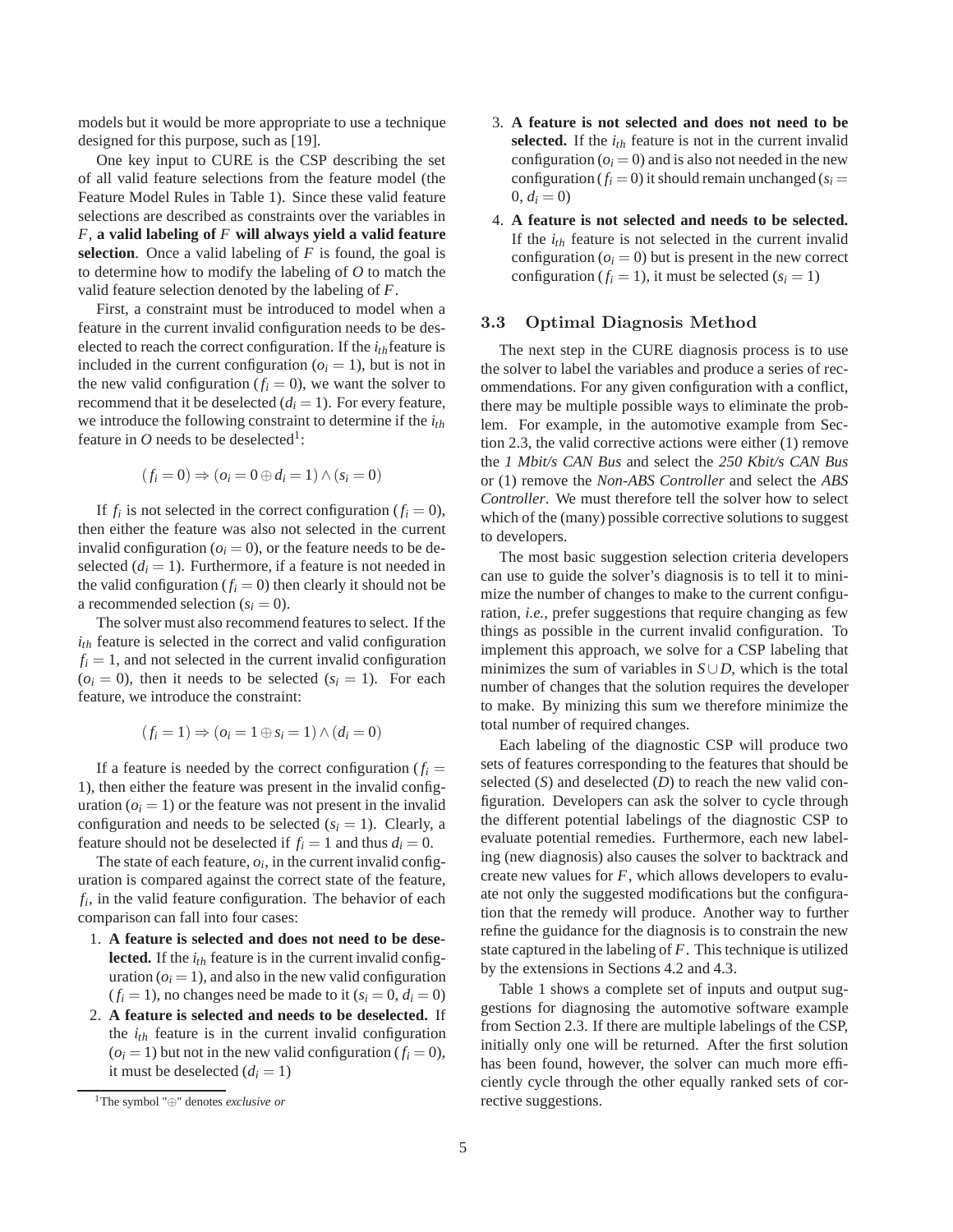#### **4 Solution Extensibility and Benefits**

This section presents different benefits of CURE and possible ways of extending it.

#### 4.1 Bounding Diagnostic Method

Due to time constraints, it may not be possible to find the optimal number of changes for extremely large feature models. In these cases, a more scalable approach is to attempt to find any suggestion that requires fewer than *K* changes or with a cost less than *K*. Rather than directly asking for an optimal answer, we add the following constraint to the CSP and ask the solver for any solution:

$$
\sum_{i=1}^{n} s_i + d_i \leq K
$$

The sum of all variables *s*<sup>*i*</sup> ⊂ *S* and *d*<sup>*i*</sup> ⊂ *D* represents the total number of feature selections and deselections that need to be made to reach the new valid configuration. Therefore, the sum of both of these sets is the total number of modifications that must be made to the original invalid configuration. The new constraint, ensures that the solver only accepts diagnosis solutions that require the developer to make *K* or fewer changes to the invalid solution.

The solver is asked for **any** answer that meets the new constraints. In return, the solver will provide a solution that is not necessarily perfect, but which fits our tolerance for change. If no solution is found, we can increment *K* by a factor and re-invoke the solver or reassess our requirements. As is shown in Section 5.4, searching for a bounded solution rather than an optimal solution is significantly faster.

If the solver cannot find a diagnosis that makes fewer than *K* modifications, it will state that there is no valid solution that fits a *K* change budget.

### 4.2 Debugging from Different Viewpoints

As we discussed in Section 2.3, we need the ability to debug the configuration from different viewpoints. Each viewpoint represents a set of features that the solver should avoid suggesting to add or remove from the current configuration. For example, using the automobile scenario from Section 2.3, the solver can debug the problem from the point of view that hardware decisions trump software by telling the solver not to suggest selecting or deselecting any hardware features.

Debugging from a viewpoint works by pre-assigning values for a subset of the variables in *F* and *O*. For example, to force the feature  $f_i$  currently in the configuration to remain unaltered by the diagnosis, the values  $f_i = 1$  and  $o_i = 1$ are provided to the solver. Since  $(f_i = 1) \Rightarrow (o_i = 1 \oplus s_i =$  $1) \wedge (d_i = 0)$ , pre-assigning these values will force the solver to label  $s_i = 0$  and  $d_i = 0$ .

To debug from a given point of view, for each feature  $f_v$ , in that viewpoint, we first add the constraints,  $f_v = 1$ ,  $o_v = 1$ ,  $s_v = 0$ , and  $d_v = 0$ , as shown in Figure 3. The



Figure 3: Debugging from a Viewpoint

solver then derives a diagnosis that recommends alterations to other features in the configuration and maintains the state of each feature  $f_v$ . The CURE diagnostic model can therefore be used to debug from different viewpoints and address Challenge 3 from Section 2.3.

Pre-assigning values for variables in *F* and *O* can also be used to debug staged configuration errors from Challenge 1, Section 2.1. With staged configuration errors, at some point in time  $T'$ , developers need to select a feature that is in conflict with one or more features selected at time *T* < *T* ′ . To debug this type of conflict, developers pre-assign the desired (but currently unselectable) feature at time T' the value of 1 for its  $o_i$  and  $f_i$  variables. Developers can also pre-assign values for one or more other features decisions from previous stages of the configuration that must not be altered. The solver is then invoked to find a configuration that includes the desired feature at  $T'$  and minimizes the number of changes to feature configuration decisions that were made at all points in time  $T < T'$ .

#### 4.3 Cost Optimal Conflict Resolution

As shown in Section 2.2, conflicts can occur when multiple stakeholders in a configuration process pull the solution in different directions. Debugging tools are therefore needed to mediate the conflict in a cost conscious manner. For example, when a car's software configuration is incompatible with the legacy ECU configuration, it is (probably) cheaper to change the software configuration than to change the ECU configuration and the assembly process of the car. The solver should therefore try to minimize the overall cost of the changes.

We can extend the CSP model to perform cost-based feature selection and deselection optimization. First, we extend the CURE model to associate a cost variable,  $b_i \subset B$ , with each feature in the feature model. Each cost variable represents how expensive (or conversely how beneficial) it is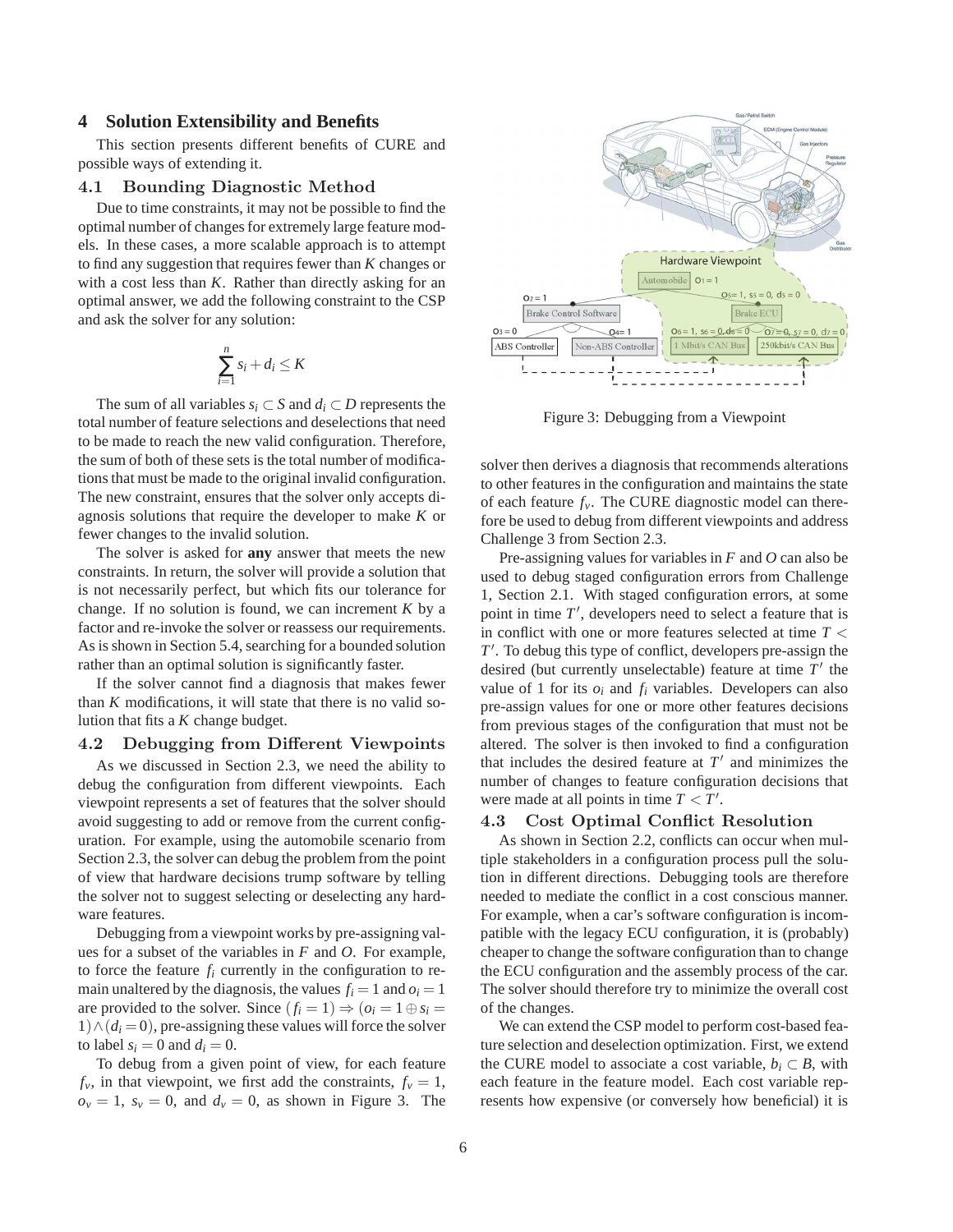

Figure 4: Constructing the Feature Selection Superset for Conflict Mediation

for the solver to recommend that the state of that feature be changed. Before each invocation of the debugger, the stakeholders provide these cost variables to guide the solver in its recommendations of features to select or deselect.

Next, we construct the superset of the features that the various stakeholders desire, as shown in Figure 4. The superset represents the ideal, although incorrect, configuration that the stakeholders would like to have. The goal is to find a way to reach a correct configuration from this superset of features that involves the lowest total cost for changes. The superset is input to the solver as values for the variables in *O*.

Finally, we alter our original optimization goal so that the solver will attempt to minimize (or maximize) the cost of the features it suggests selecting or deselecting. We define a global cost variable *G* and let *G* capture the sum of the costs of the changes that the solver suggests:

$$
G = \sum_{i=1}^{n} (d_i * b_i) + (s_i * b_i)
$$

G is thus equal to the sum of the costs of all features that the solver either recommends to select or deselect. Rather than instructing the solver to minimize the sum of  $S \cup D$ , we ask it to minimize or maximize *G*.

The result of the labeling is a series of changes needed to reach a valid configuration that optimally integrates the desires and decisions of the various stakeholders. Of course, one particular stakeholder may have to incur more cost than another in the interest of reaching a globally better solution. Further constraints, such as limiting the maximum difference between the cost incurred by any two stakeholders, could also be added. The mediation process can be tuned to provide numerous types of behavior by providing different optimization goals. This CSP diagnostic method enables CURE to address Challenge 2 from Section 2.2.

### **5 Empirical Results**

Effective automated diagnostic methods should scale to handle feature models of production systems. This section

presents empirical results from experiments we performed to evaluate the scalability of CURE. We compare the scalability of both CURE's optimal and bounding methods from Sections 3.3 and 4.1.

#### 5.1 Experimental Platform

To perform our experiments, we used the implementation of CURE that is provided by the Model Intelligence libraries from the Eclipse Foundation's Generic Eclipse Modeling System (GEMS) project [3]. Internally, the GEMS Model Intelligence implementation of CURE uses the Java Choco Constraint Solver [1] to derive labelings of the diagnostic CSP. The experiments were performed on a computer with an Intel Core DUO 2.4GHZ CPU, 2 gigabytes of memory, Windows XP, and a version 1.6 Java Virtual Machine (JVM). The JVM was run in client mode using a heap size of 40 megabytes (-Xms40m) and a maximum memory size of 256 megabytes (-Xmx256m).

A challenging aspect of the scalability analysis is that CSP-based techniques can vary in solving time based on individual problem characteristics. In theory, CSP's have exponential worst case time complexity, but are often much faster in practice. To evaluate CURE, therefore, it was necessary to apply it to as many models as possible. The key challenge with this approach is that hundreds or thousands of real feature models are not readily available and manually constructing them is impractical.

To provide the large numbers of feature models needed for our experiments, therefore, we built a feature model generator that randomly creates feature models with the desired branching and constraint characteristics. We also imbued the generator with the capability to generate feature selections from a feature model and probabilistically insert a bounded number of errors/conflicts into the configuration. The feature model generator and code for these experiments is available in open-source form from [2].

From preliminary feasibility experiments we conducted, we observed that the branching factor of the tree had little effect on the algorithm's solving time. We also compared diagnosis time using models with 0%, 10%, and 50%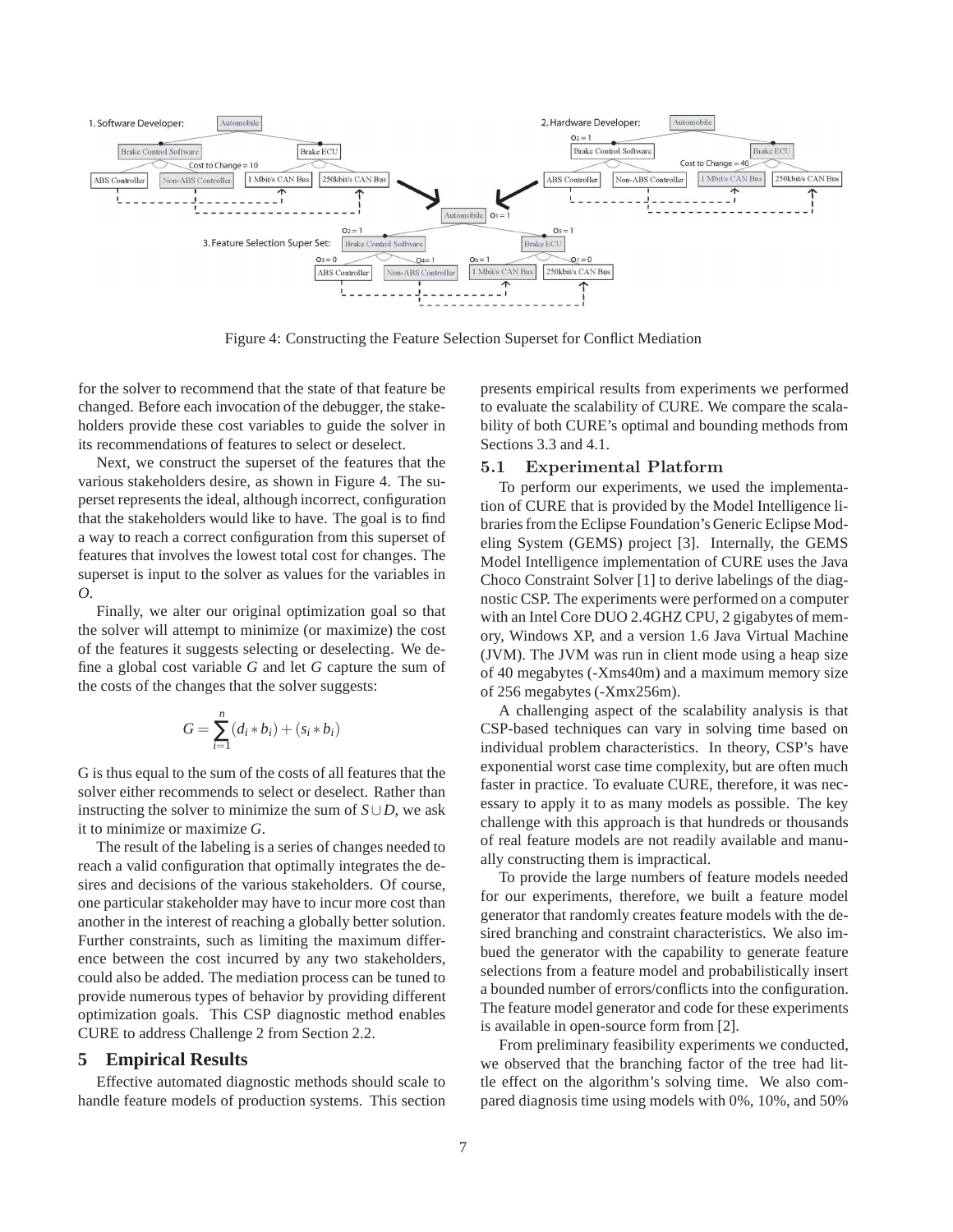cross-tree constraints and saw that the each increment in the percentage of cross-tree constraints improved performance. For example, with the optimal method and 1,000 feature models, the average diagnosis time gradually decreased from 47 seconds with 0% cross-tree constraints to 36 seconds with 50% cross-tree constraints. The key indicator of the solving complexity was the number of XORor cardinality-based feature groups in a model. XOR and cardinality-based feature groups are features that require the set of their selected children to satisfy a cardinality constraint (the constraint is 1..1 for XOR).

For our tests, we limited the branching factor to at most five subfeatures per feature. We also set the probability of XOR- or cardinality-based feature groups being generated to 1/3 at each feature with children. We chose 1/3 since most feature models we have encountered contain more required and optional relationships than XOR- and cardinality-based feature groups. The total number of crosstree constraints was set at 10%. We also eliminated all diagnosis results from void feature models, since void feature models produced faster diagnostic times and would have skewed the results towards smaller solving times.

To generate feature selections with errors, we used a probability of 1/50 that any particular feature would be configured incorrectly. For each model, we bounded the total errors at 5. In our initial experiments, the solving time was not affected by the number of errors in a given feature model. Again, the prevalence of XOR- or cardinality-based feature groups was the key determiner of solving time.

#### 5.2 Bounding Method Scalability

First, we tested the scalability of the less computationally complex bounding diagnosis method. The speed of the bounding technique allowed us to test 2,000 feature models at each data point (2,000 different variations of each size feature model) and test the bounding method's scalability for feature models up to 500 features. With models above 500 features, we had to reduce the number of samples at each size to 200 models due to time constraints. Although these samples are small, they demonstrate the general performance of our technique. Moreover, the results of our experiments with feature models up to 500 features were nearly identical with sample sizes between 100 and 2,000 models.

Figure 5 shows the time required to diagnose feature models ranging in size from 50 to 500 features using the bounded method. The figure captures the worst and average solving time in the experiments. As seen from the results, our technique could diagnose 500 feature models in an average of  $\approx$ 300ms.

The upper bound used for this experiment was a maximum of 10% feature selection changes. When the feature bound was too tight for the diagnosis (*i.e.*, more were needed to reach a correct state) the solver quickly declared

there was no valid solution. We therefore discarded all instances where the bound was too tight to avoid skewing the results towards shorter solving times.

Figure 5 shows the results of testing the solving time of the bounding method on feature models ranging in size from 500 to 5,000 features.



Figure 5: Diagnosis Time for Both Methods for Large Feature Models

Models of this size were sufficient to demonstrate scalability for common production systems. The results show that for a 5,000 feature model, the average diagnosis time was  $\approx$  50 seconds.

Another key variable we tested was how the tightness of the bound on the maximum number of feature changes affected the solving time of the technique. We took a set of 200 feature models and applied varying bounds to see how the bound tightness affected solution time. Figure 6 shows that tighter bounds produced faster solution times. These results indicate that tighter bounds allow the solver



Figure 6: 500 Feature Diagnosis Time with Bounding Method and Varying Bounds

to discard infeasible solutions more quickly and thus arrive at a solution faster.

#### 5.3 Optimal Method Scalability

Next, we tested the scalability of the optimal diagnosis method using 2,000 samples below 500 features and 200 samples for all larger models. Figure 5 shows the results from feature models up to 500 features. At 500 features, the optimal method required an average of ∼1.5 seconds to produce a diagnosis. Figure 5 also shows the tests from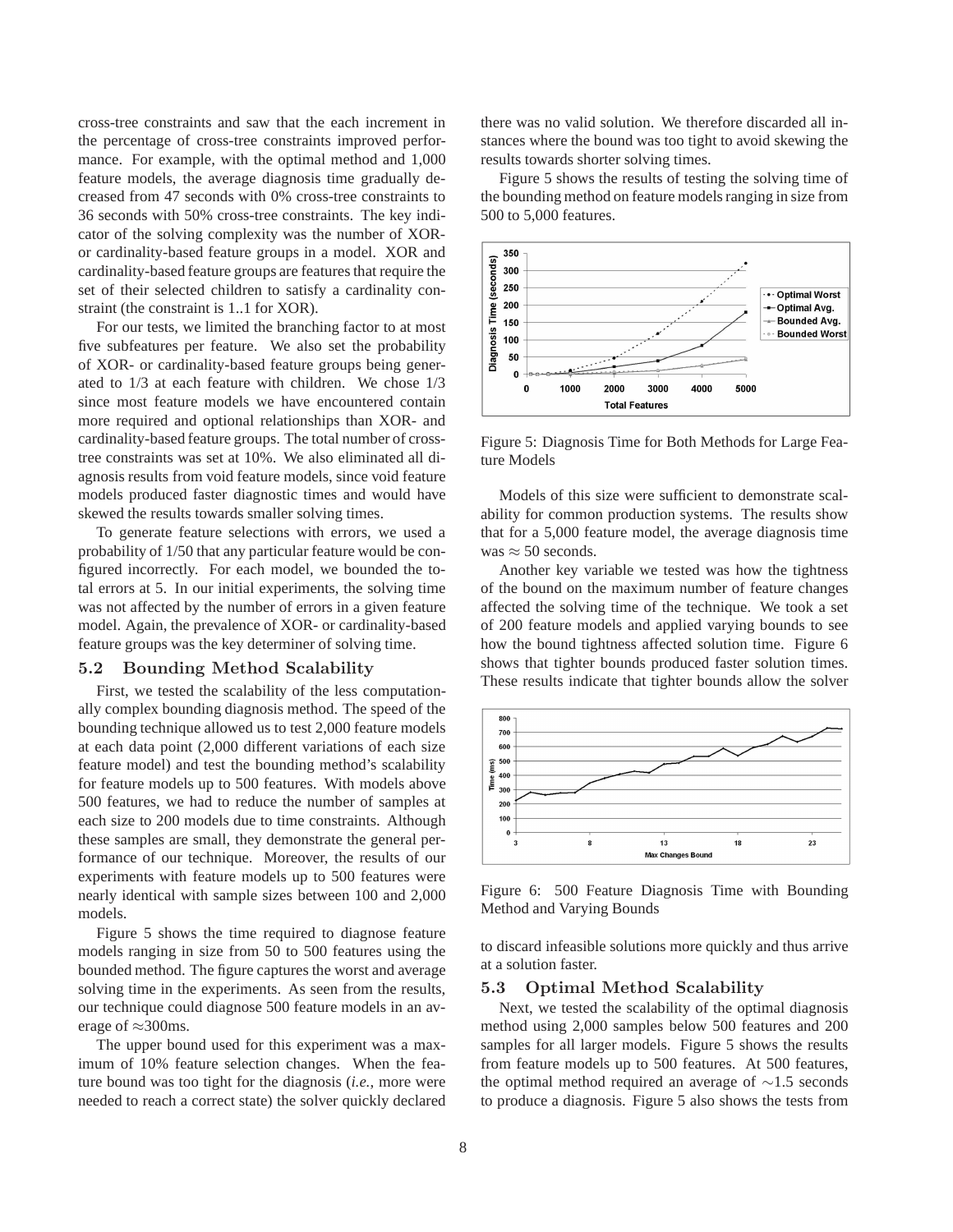larger models ranging in size up to 5,000 features. For a model with 5,000 features, the solver required an average of ∼3 minutes per diagnosis.

### 5.4 Comparative Analysis of Optimal and Bounding Methods

Finally, we compared the scalability and quality of results produced with the two methods. Figure 5 shows the bounding method performs and scales significantly better than the optimal method. For feature models of up to 1,000 features, however, both techniques take less than 5 seconds and the optimal method is the better choice. This result raises the question of how much of a tradeoff in solution quality for speed is made when the bounding method is used over the optimal method for larger models.

The bound that is chosen determines the quality of the solution that is produced by the solver. The optimality of a diagnosis given by the bounding method is the number of changes suggested by the bounding method, *Bounded*(*S*∪ *D*), divided by the optimal number of changes, *Opt*(*S*∪*D*), which yields  $\frac{Bounded(S \cup D)}{Opt(S \cup D)}$ . Since the bounding method uses the constraint  $(S \cup D) \leq K$  to ensure that at most *K* changes are suggested, we can state the worst case optimality of the bounded method as  $\frac{K}{Opt(S \cup D)}$ . The closer our bound, *K*, is to the true optimal number of changes to make, the better the diagnosis will be.

Since tighter bounds produce faster solving times *and* better results, debuggers should start with very small bounds and iteratively increase them upward as needed. One approach is to layer an adaptive algorithm on top of the diagnosis algorithm to move the bound by varying amounts each time the bound proves too tight. Another approach is to employ binary search to hone in on the ideal bound. We will investigate both techniques in future work.

### 5.5 Debugging Scenarios

Staged configuration and viewpoint debugging (Challenges 1 & 3) are special cases of the technique where the solver is not allowed to modify the selection state of one or more features (*i.e.*, the viewpoint or the feature at time *T*<sup>'</sup>). Both of these special cases of debugging actually reduce the search space by fixing values for one or more of the CSP variables. For example, performing staged configuration debugging, which fixes the value for one CSP variable, on a model with 1,000 features, reduced the optimal method's average solving time by  $\approx 2.5$  seconds and the bounding method by  $\approx$  .1 seconds.

Cost-based conflict mediation (Challenge 2) performs identically to the standard diagnosis technique. Cost-based mediation merely introduces a series of coefficients,  $b_i \subset B$ into the optimization goal. These coefficients do not increase solving time. Furthermore, initiating the diagnosis method with the superset of the configuration participants' desired feature selections also did not impact performance.

#### **6 Related Work**

In prior work [19], Trinidad et al. have shown how feature models can be transformed into diagnosis CSPs and used to identify *full mandatory features*, *void features*, and *dead feature models* [19]. Developers can use this diagnostic capability to identify feature models that do not accurately describe their products and to understand why not. The technique we described in this paper builds on this idea of using a CSP for automated diagnosis. Whereas Trinidad focuses on diagnosing feature models that do not describe their products, we build an alternate diagnosis model to identify conflicts in feature configurations. Moreover, we provide specific recommendations as to the minimal set of features that can be selected or deselected to eliminate the error.

Batory et al. [4] also investigated debugging techniques for feature models. Their techniques focus on translating feature models into propositional logic and using SAT solvers to automate configuration and verify correctness of configurations. In general, their work touches on debugging feature models rather than individual configurations. Our approach focuses on another dimension of debugging, the ability to pinpoint errors in individual configurations and to specify the minimal set of feature selections and deselections to remove the error. Furthermore, propositional logic-based approaches do not typically provide maximization or minimization as primitive functions provided by the solver. Since, CURE uses a CSP-based approach, minimization/maximization diagnosis functionality is built-in.

Mannion et al. [15] present a method for encoding feature models as propositional formulas using first-order logic. These propositional formulas can then be used to check the correctness of a configuration. Mannion, however, does not touch on how incorrect configurations are debugged. In contrast, our technique provides this capability and can therefore recommend the minimal feature modifications to rectify the problem.

Pure::variants [8], Feature Modeling Plugin (FMP) [10], FeAture Model Analyser (FAMA) [6], and Big Lever Software Gears [9] are tools developed to help developers create correct configurations of SPL feature models. These tools enforce constraints on modelers as the features are selected. None of these tools, however, addresses cases where feature models with incorrect configurations are created and require debugging. The technique described in this paper provides this missing capability. These tools and our approach are complementary since the tools help to ensure that correct configurations are created and our technique diagnoses incorrect configurations that are built.

### **7 Concluding Remarks**

It is hard to debug conflicts and errors in large feature models created through staged or multi-stakeholder configuration [5]. This paper described a technique, called CURE,